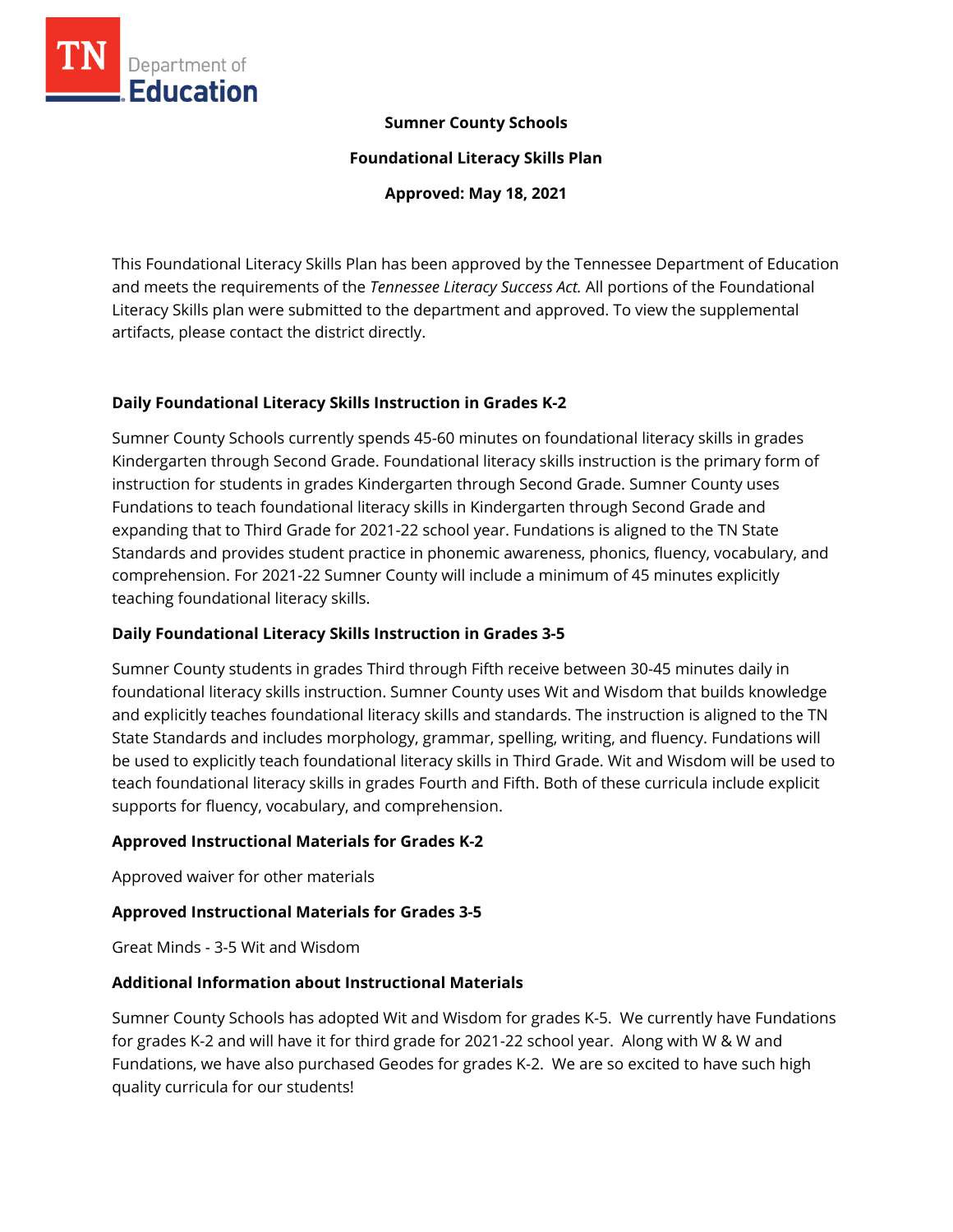# **Universal Reading Screener for Grades K-5. This screener complies with RTI<sup>2</sup>and Say Dyslexia requirements.**

Sumner County Schools uses Easy CBM as the universal reading screener in grades K-5. Easy CBM does comply with RTI and Say Dyslexia requirements.

### **Intervention Structure and Supports**

Sumner County Schools uses Wilson Reading materials as reading interventions for students identified as "at-risk" for a significant reading deficiency. Fundations and Geodes are two of the evidence-based interventions that students will receive and are differentiated based on Tier II and Tier III student needs. Sumner County's intervention schedules are aligned to the expectations in the RTI manual. Students in Tier II and Tier III receive 45 minutes in intervention to address and progress monitor specific skill gaps. Sumner County uses the Easy CBM screener to identify deficiencies in fluency, comprehension, vocabulary, letter names, letter sounds, word reading, and phoneme segmenting. Students that are identified as "at-risk" are given the Core Phonics Survey to identify more specific areas of greatest need. Students are progress monitored bi-weekly to monitor progress of skill gaps. Data teams meet every 4 1/2 weeks to monitor student data and to inform decisions about duration, material, and intensity changes when a student is not showing progress.

### **Parent Notification Plan/Home Literacy Reports**

Sumner County Schools notifies families with a letter when their child is considered "at-risk" for a reading deficiency based on the Easy CBM screener results. Parents will receive letters three times a year. Once in the fall, winter, and spring for grades Kindergarten through Fifth Grade. In addition to those three letters, parents with students in Tier II and Tier III will receive information regarding their child's specific progress every 4 1/2 weeks. This information will be based on the student's specific progress monitoring results and progress made in the evidence-based materials. Our parent letters for 2021-2022 were revised to share more resources that families can access at home to help support their child at no cost. Our parent letter gives details of student scores in parent-friendly language. It provides a clear explanation of the skill gaps and the depth and extent of the student need. The letter will inform the parents how those gaps will be addressed during the intervention through the specific program used. The back of the letter lists many free resources that families can use at home to support their child. These resources consist of videos created by Sumner County teachers that are explicitly teaching foundational literacy skills with Fundations curriculum. Teachers will list the video number that matches with the student's skill deficit. Teachers will also send home specific curriculum materials that families can use at home for free. One example is a student receiving fluency passages if the student's deficit is fluency. There is a statement that provides information on the importance of 3<sup>rd</sup> grade reading proficiency.

# **Professional Development Plan**

All Pre-K through Fifth Grade Sumner County teachers were able to sign up and take the state's literacy training. This opportunity is two weeks of training for all teachers Kindergarten through Fifth Grade. The teachers will complete one-week online that focuses on early literacy skills. The second